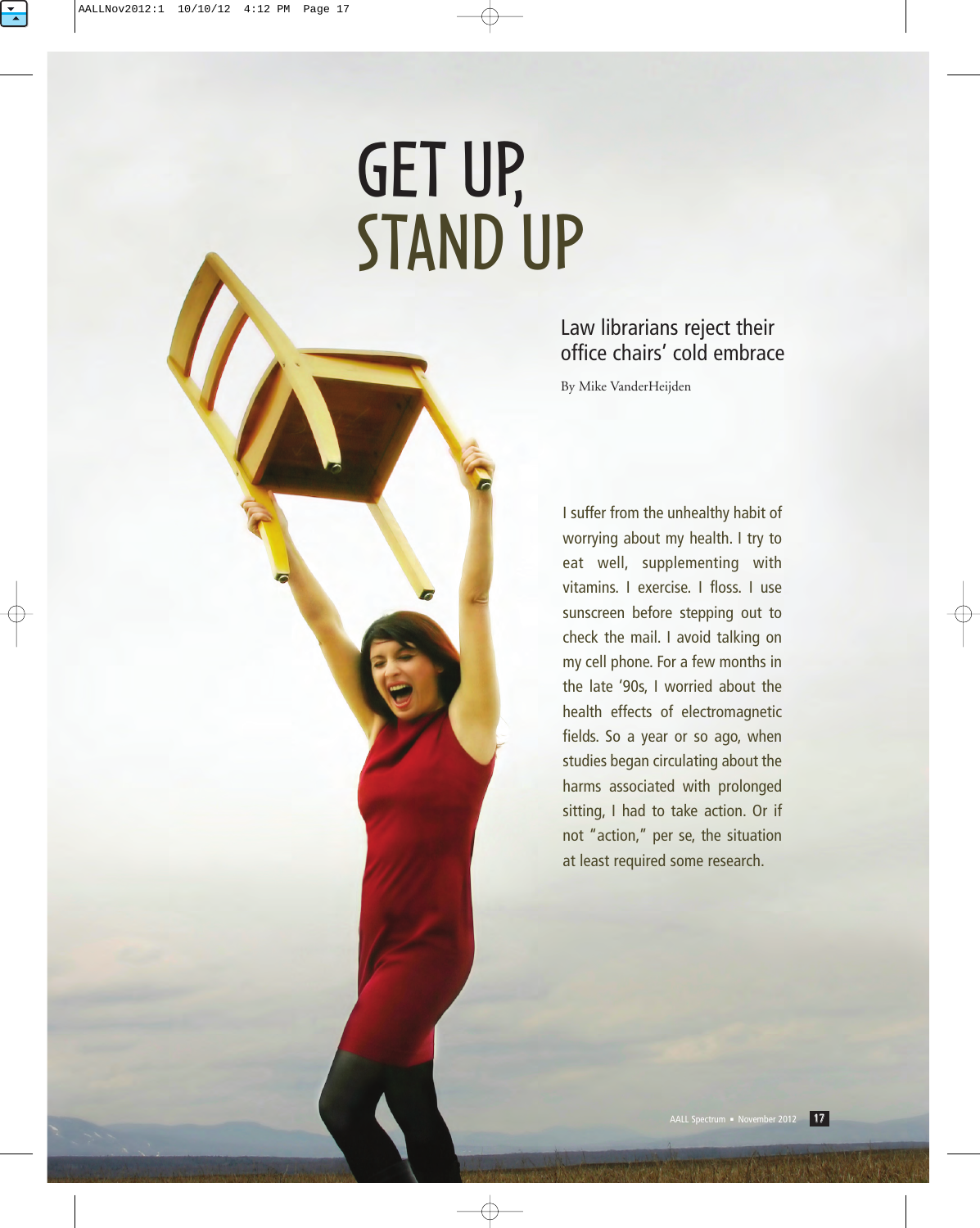## Lively Up Yourself

I found that the recent trend away from sitting at work in favor of alternative standing arrangements isn't necessarily the result of some news-induced hysteria; it's soundly science-induced. Genuine scientists are concluding that too much sitting likely increases the risk of a host of unsavory diseases and conditions.

Apparently, when you're sitting for extended periods, levels of something called lipoprotein lipase (an enzyme that takes fat away from the bloodstream) begin to fall, which in turn leaves fat free to cause trouble in your body—serious trouble, like chronic kidney disease, diabetes, hypertension, obesity, cancer, and heart disease, according to

"Television Viewing Time and Risk of Chronic Kidney Disease in Adults: The AusDiab Study," published in *Annals of Behavioral Medicine*. And according to "Sedentary Behaviour and Life Expectancy in the USA: A Cause-Deleted Life Table Analysis," published in *BMJ Open* August 1, 2012, it doesn't matter whether you exercise two hours a day or not at all; the levels still drop when you drop down into your ergonomically designed office chair.

An Australian study by J. Lennert Veerman, "Television Viewing Time and Reduced Life Expectance: A Life Table Analysis," published in *British Journal of Sports Medicine* in 2011, estimated that prolonged TV viewing (a marker of how much time is spent sitting) reduces life expectancy at birth by 1.8 years in men and 1.5 years in women. Conversely, "Sedentary Behaviour and Life Expectancy in the USA: A Cause-Deleted Life Table Analysis" indicates that if we wish to increase our life expectancy by 1.4 to 2 years, we should limit sitting to less than three hours per day and TV viewing to less than two hours per day. That's assuming a causal relationship between sitting and mortality—a relationship on which there is still disagreement.

Setting risks aside, there are more immediate benefits to standing. Standing for just two and a half hours per day reportedly burns 350 calories! Of course, ask any supermarket cashier, and they'll tell you that prolonged standing can also cause discomfort, varicose veins, night cramps, clogged arteries, and back pain. So if you're migrating to a standing desk, don't throw out your chair.

After catching up on all of this information, I made the decision to try using a standing desk while working. Until recently, I imagine most people who stood at work did so for specific medical reasons. During my first week of standing, I thought I was mimicking another stander—the vigorous Ernest

Hemingway. So I was surprised when colleagues and faculty who noticed the new arrangement kindly inquired instead about my health.

But times change. For example, Facebook Inc. is adding 10 to 15 standing workstations per week. There are now approximately 350 standing workstations for its 3,000 employees. And when I asked a few fellow librarians who stand at work why they do so, they voiced a desire to improve their health, generally, and said they were motivated to do so by the recent attention on the dangers of prolonged sitting. So perhaps it won't be long before standing at work turns no more heads than ergonomic keyboards and core-strengthening office chairs.

#### Treat You Right

Some associate directors are already there. Teresa Miguel, the associate librarian for administration at Yale's Lillian Goldman Law Library, considers standing desks to be one option among many for making sure the library is a healthy, productive workplace.

"It's not a luxury item," explains Miguel. "We appreciate the unseen uniqueness of everyone on the staff, and we're willing to experiment in order to make sure people are happy in their jobs.

Along the same lines, Elizabeth Farrell, associate director at Florida State University Law Library, puts standing desks in the same category as other ergonomically correct products. "At a previous employer, ergonomics experts periodically evaluated our offices and workstations to make sure that everything was set up correctly—knees, elbows, monitors, all at the proper angles and heights. Although these consultants don't inspect our law library, offering the option to stand and sit at our desks is one thing among many that we can do to accommodate people here."

An entire article could be dedicated to types of standing desks, workstations, and related considerations for purchasing one model over another. Suffice it to say that it's important to buy something appropriate to its intended use, budgetary constraints, your technological requirements, and possibly your institutional decor.

My initial request to purchase a budget model from a local start-up manufacturer of "cardboard furniture for the urban nomad" (see www.chairigami .com) was not well thought out. What's good for the urban nomad isn't necessarily good for a career law librarian. I settled instead on an all-oak, adjustable-height, podium-style model which sits on top of my conventional desk (ergodesk.com/category/43 ergo-stand-up-desk.aspx). A colleague,

Jason Eiseman, who needed something to accommodate his wider monitor, uses an adjustable height computer workstation (www.safcoproducts.com). If, like Farrell, you intend to change positions many times throughout the day, you might consider something else entirely (www.ergotron.com/tabid/ 640/Default.aspx).

The good news is none of these options costs more than many popular ergonomic office chairs, which might help justify the costs if you're already in the market for a new chair.

#### Keep On Moving

Extended periods of standing can be taxing. Flat shoes and a floor pad will help with any initial discomfort. To break up longer periods of standing, I assign specific tasks to sitting: professional reading, selecting, ruminating, reference desk shifts, staff meetings. Farrell similarly splits her time, standing while responding to emails, phone calls, and catching up on professional reading. Eiseman, on the other hand, powers through the day on his feet. He says: "I'd like to stand during meetings and wouldn't mind standing at something like an Apple Genius Bar instead of sitting at a reference desk."

Many of the people I spoke with said they didn't feel as tired after a day of standing as when they worked sitting down. Tom Boone, reference librarian at Loyola Law School Library captures well the effect of a day spent standing:

"The general malaise which might have otherwise set in toward the end of the day or after work isn't there anymore. I might feel more physically exhausted, but I also fall asleep and wake up more easily than I did before."

Crediting notions of a "mind-body connection," Farrell believes that, "When seated, it's easier to let your posture slide. As you slump, so can your attention. But when standing, I feel more engaged."

My own standing arrangement has had a subtle impact on reference consultations. When standing, my time with patrons seems more collaborative and active, less like a reference meeting than a lab. But, if you stand up, don't assume that the other person is comfortable standing. Farrell advises taking a cue from your guest. If a student comes in and immediately sits down, then sit. So if you spend a good deal of time meeting with patrons in your office or workstation, consider an arrangement that allows you to both sit and stand.

(continued on page 30)